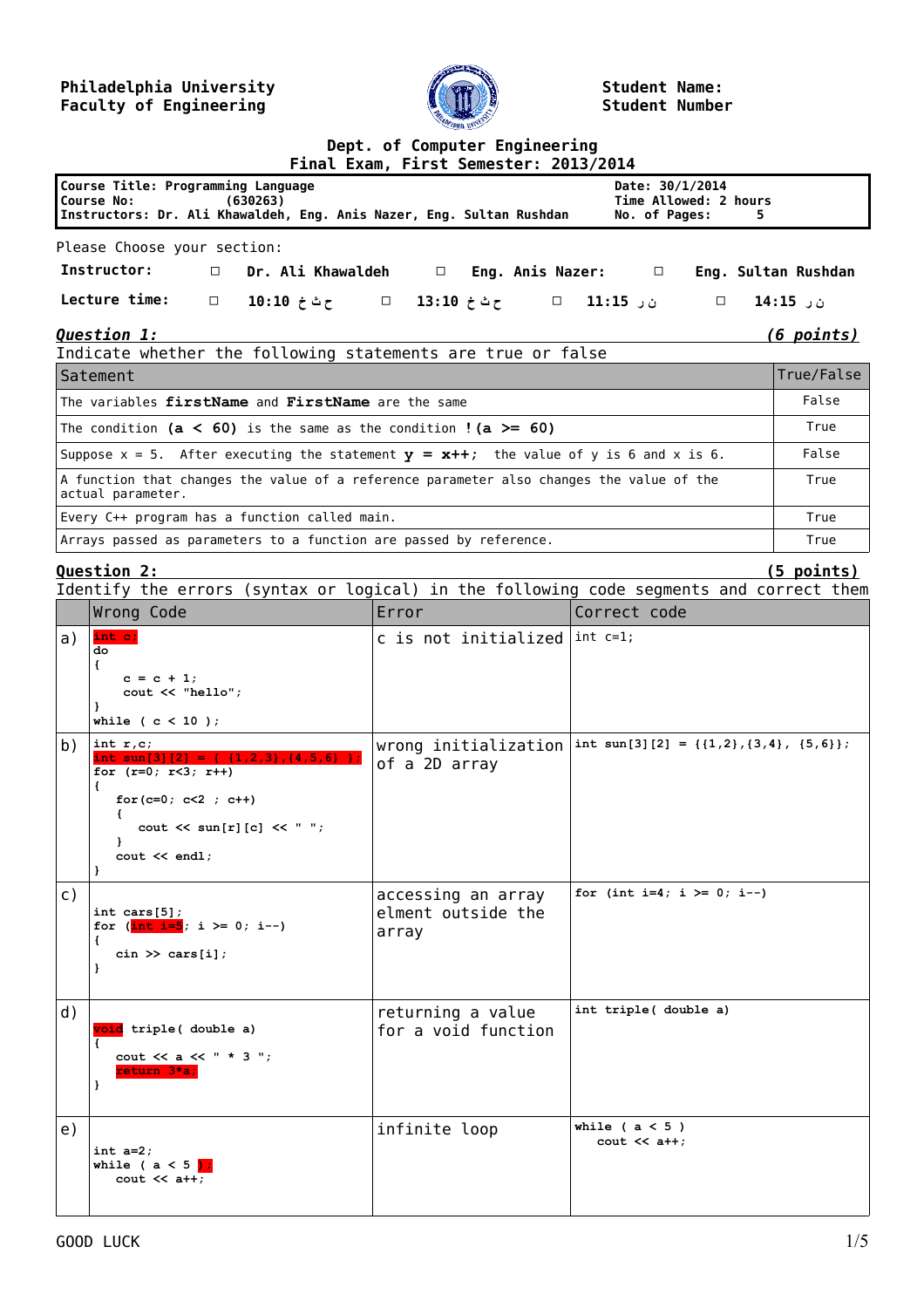Write C++ statment(s) to perform the following:

|                | Task                                                                                                             | Code                                                                               |
|----------------|------------------------------------------------------------------------------------------------------------------|------------------------------------------------------------------------------------|
| a)             | Store your first name in an array                                                                                | char $S[5] = \{'A', 'N', 'I', 'S'\}$                                               |
| b)             | exchange the contents of variables a and b                                                                       | $t = a$<br>$a = b$<br>$b = t$                                                      |
| $\mathsf{C}$ ) | store the following numbers in an array using a<br>loop:<br>2, 4, 8, 16, 32, 64, 128, 256, 512                   | for $(i = 0; i < 8; i++)$<br>$\text{cut} \ll \text{pow}(2, i+1) \ll \text{endl}$ ; |
| d)             | prototype of a function that takes two integers<br>and returns nothing                                           | void func(int $x$ , int $y$ );                                                     |
| e)             | rewrite the code using a single if statement<br>if $(i < 20)$<br>if $(x == 5)$<br>if $(y := 0)$<br>cout<<"Help"; | if ( $i < 20$ && $x == 5$ && $y := 0$ )<br>$\text{cout} \ll \text{"help"}$ ;       |

## *Question 4: (4 points)*

Consider the following program to answer the questions below (assume all required libraries are included):

```
int main()
{
    int num1;
   int num2;
    cout << "Enter two integers: ";
    cin >> num1 >> num2;
    cout << endl;
    if (num1 != 0 && num2 != 0)
       cout << sqrt(num1 + num2) << endl;
    else if (num2 != 0)
       cout << pow(num2, num1) << endl;
    else if (num1 != 0)
       cout << num1 << endl;
    else
       cout << 0 << endl;
    return 0;
}
```

```
a) What is the output if the user enters 12, 4?
     4
b) what is the output if the user enters 3 , 0 ?
     3
c) what is the output if the user enters 0, 49 ?
     1
d) what should be the input for the program to display 0 ?
     0, 0
```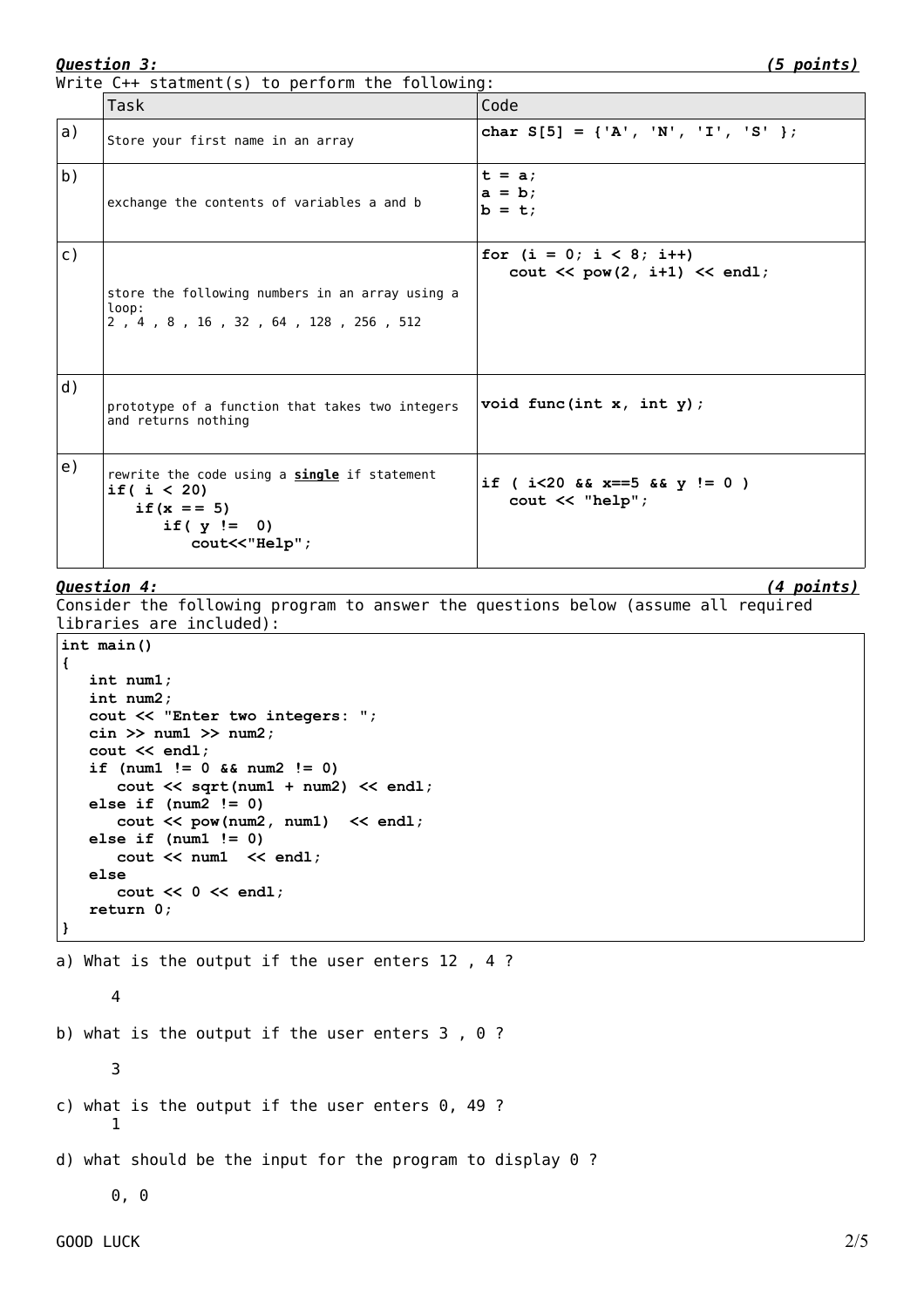what is the output of the following code segments?

|                | mide to the batpat of the foctoming code segments.<br>Code                                                                                                                                                                                             | Output          |
|----------------|--------------------------------------------------------------------------------------------------------------------------------------------------------------------------------------------------------------------------------------------------------|-----------------|
| a)             |                                                                                                                                                                                                                                                        | 19              |
|                | cout $<<$ ( $(3 + 4) * 2 + 15 / 3$ );                                                                                                                                                                                                                  |                 |
| b)             | int $a=0$ , $s=0$ ;<br>do {<br>if ( $a \tbinom{8}{5} = 1$ )<br>$s$ +=a;<br>else<br>$s--;$<br>$a+=3;$<br>-                                                                                                                                              | 21              |
|                | while $(s \leq 11)$ ;<br>$\cot \lt \lt s$ ;                                                                                                                                                                                                            |                 |
| $\mathsf{C}$ ) | int $x = 1$ , $s = 0$ ;<br>while ( $x \le 45$ ) {<br>$s$ += 3;<br>$x++;$<br>$\mathbf{r}$<br>$\cot \leftarrow s$ ;                                                                                                                                      | 135             |
| d)             | void A()<br>int $c = 13$ ;<br>int main() $\{$<br>A();<br>A();<br>$c = c * 2;$<br>cout << c < <endl;<br><math>return 0;</math> }<br/>void A()<br/><math>c = c + 2;</math><br/>€</endl;<br>                                                              | 34              |
| e)             | char $c = 'd';$<br>switch $(c)$ {<br>case 'c' : cout << 'a';<br>case 'd' : cout $<< 'b'$ ;<br>case 'e' : cout << 'c';<br>$\mathbf{F}$                                                                                                                  | bc              |
| f)             | int temp $[5]$ ;<br>for (int i = 0; i < 5; i++)<br>temp[i] = $2 * i - 3;$<br>$\left\{ \quad \right.$<br>$temp[0] = temp[4];$<br>$temp[4] = temp[1];$<br>$temp[2] = temp[3] + temp[0];$<br>for (int i = 0; i < 5; i++)<br>$\cot \leftarrow \cot 1$ ;    | $5 - 1 8 3 - 1$ |
| g)             | int $AR[4][7]$ , $r$ , $c$ ;<br>for ( $r = 0$ ; $r < 4$ ; $r++$ ) {<br>for $(c = 0 ; c < 7 ; c++)$<br>$AR[r][c] = r + c + 1;$<br>$\mathbf{I}$<br>$\cot \left( 2 \right) [5];$                                                                          | 8               |
| h)             | int done(int $x$ ) {<br>return $3*x$ ;<br>$\mathbf{F}$<br>int gone(int $x$ ) {<br>return $2*$ done $(x+1)$ ;<br>-<br>int main() $\{$<br>$\text{cut} \ll \text{gone} (5)$ ;<br>return 0;<br>$\mathbf{F}$                                                | 36              |
| i)             | int soa( int $b[]$ , int size ) {<br>if ( $size == 1$ )<br>return $b[0]$ ;<br>else<br>return b[ size - 1 ] + soa( b, size - 1 );<br>}<br>int main() $\{$<br>int a[ $6$ ] = { 1, 2, 3, 4, 5, 6 };<br>cout $\ll$ soa(a, 6);<br>return 0;<br>$\mathbf{r}$ | 21              |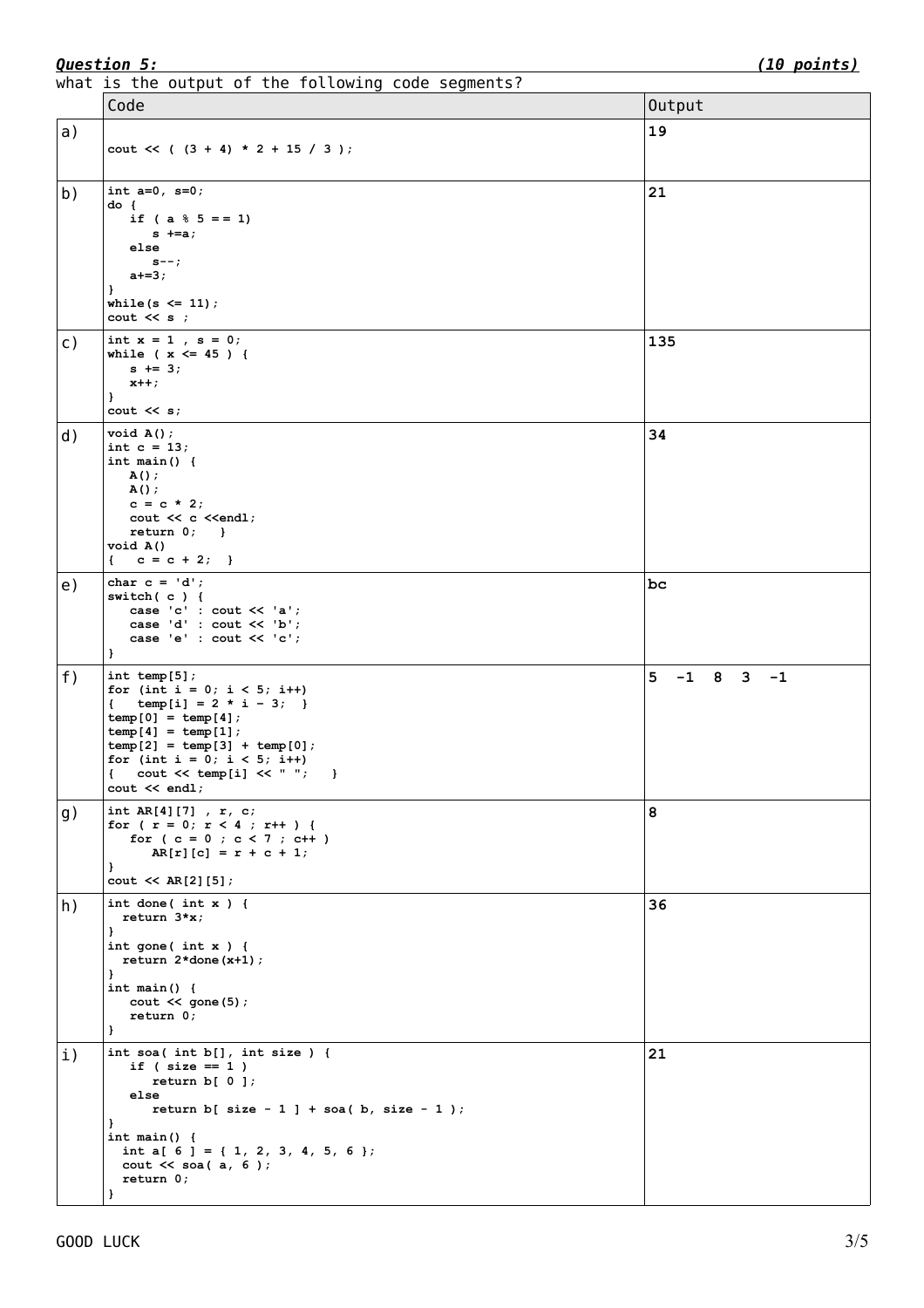```
j) \int \text{int } t = 0, i = 0;
       int S[10] = { -1, 2, 8, -3, -5, 7, 3, 4, -2, 6};
       for ( i = 1; i < 9 ; i+=2 )
        t := S[i];cout << t;
```

```
Question 6: (4 points)
```

```
Write a function that takes three parameters: 
   1) an array of integers,
   2) the size of the array,
```
3) an integer value.

The function returns the number of times the value is found in the array.

```
int count( int A[] , int size, int key)
{
    int i, c=0;
    for ( i = 0 ; i < size ; i++ )
    {
       if ( i == key )
       {
           c++;
       }
    }
    return c;
}
```